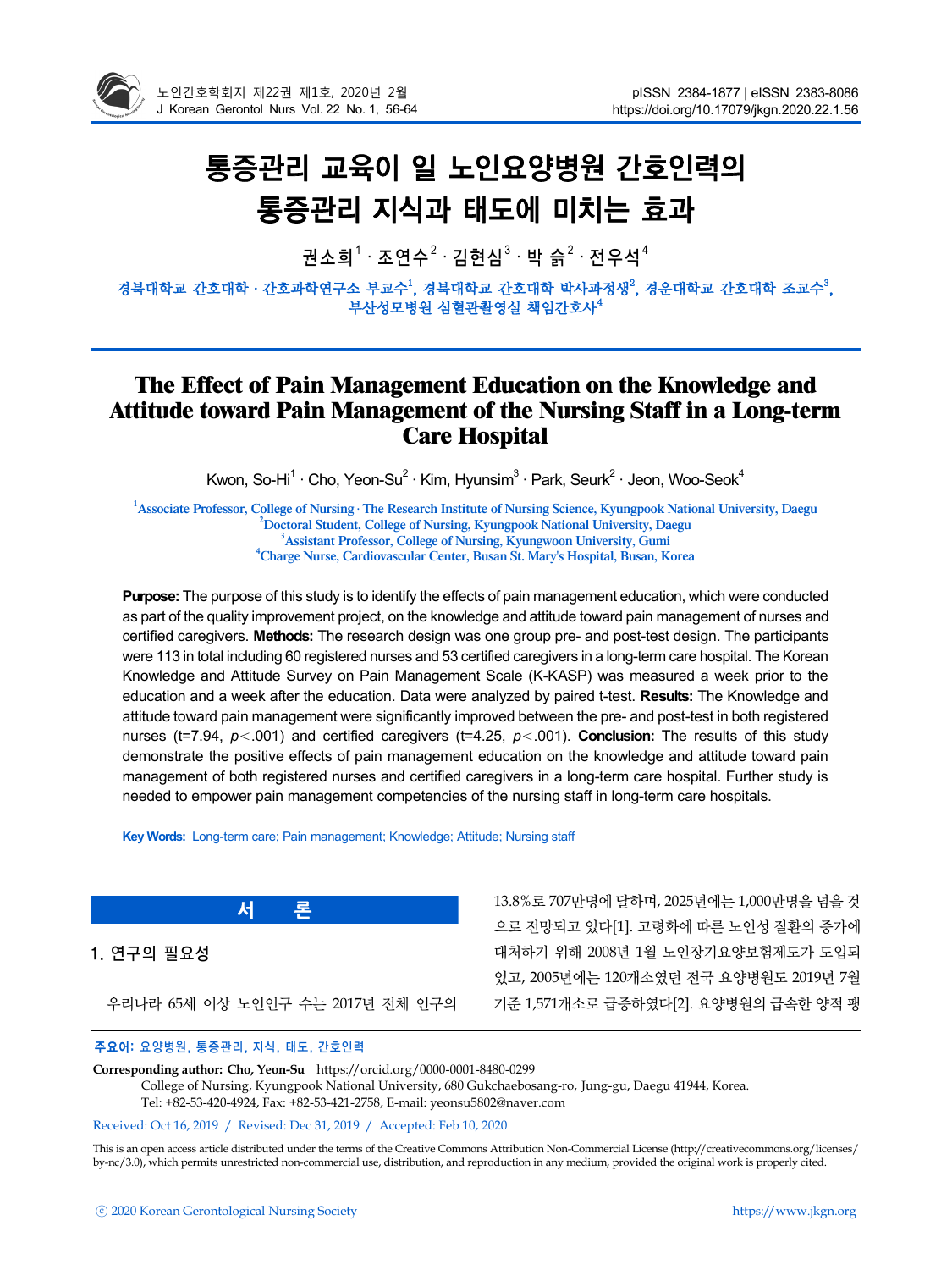창에 따른 의료 질 관리 문제가 대두되었고, 정부는 2008년에 는 요양병원 적정성 평가, 2013년부터는 요양병원 인증제도 를 도입하고 낙상과 욕창을 질 지표에 포함하였다[3]. 그리고 2017년에는 질 지표에 통증관리를 추가하여 적극적으로 관리 하도록 유도하고 있다[4].

노인의 통증은 장기요양 입소자의 45~83%에서 보고되는 흔한 문제이며, 만성질환이나 근골격계 질환과 연관되어 나타 난다[5-7]. 그러나 노인, 특히 인지기능 손상이 동반된 노인의 통증은 과소평가되는 경향이 있다[8,9]. 치매진단을 받은 환자 는 의사소통이 가능한 경우라도 마약성 진통제 처방빈도가 낮 으며[10], 더욱이 요양병원 간호사의 80% 이상이 통증을 자주 호소하는 환자에게 위약을 사용한다는 보고[11]는 요양병원 통증관리에 심각한 허점이 있음을 시사한다.

적절한 통증관리는 인간의 기본적 권리이다. 노인요양병원 환경에서 효과적인 통증관리를 방해하는 요소는 불충분하고 부정확한 통증평가, 비효율적 진통제 투약 관행, 간호사 간 비 효율적 의사소통 등 매우 다양하고 복합적이다[12,13]. 국제 적으로는 급성기병원에서의 통증관리 실무지침과는 별개로 장기요양병원에서의 통증관리 실무지침 개발과[14], 통증관 리 질 향상 프로젝트의 효과연구가 수행되고 있다[13,15]. 그 러나 국내에서는 요양병원 간호사의 통증관리 실태파악[11], 치매 환자의 통증관리를 위한 근거중심 실무지침 개발[9]이 이루어졌을 뿐 급성기병원에 비해 요양병원에서의 통증관리 관련 연구는 초기 단계에 머무르고 있다.

본 연구는 노인요양병원 통증관리 질 향상 프로젝트(Quality Improvement Project for Pain Management, QIPM)의 일환으로 진행되었다[16]. QIPM은 Plan-Do-Study-Act (PDSA) 모델을 기반으로 요양병원의 통증관리 실무를 개선하기 위한 질 향상 활동이다[17]. QIPM은 기관 내 프로젝트 팀 구성, 전 체 입원 환자를 대상으로 한 통증평가, 간호실무 관찰, 통증관 리 기관 매뉴얼 개발, 주기적 의무기록 검토와 피드백, 통증 캠 페인과 직원 교육 등으로 구성되어 있다. 이 중 간호사와 요양 보호사 교육은 강의, 병동별 사례집담회, 개별교육과 모니터 링으로 이루어졌다[16].

노인요양병원은 구조적으로 간호의존도가 높기 때문에, 간 호사는 효과적인 통증관리를 위한 핵심적 역할을 담당한다 [18]. 또한 요양보호사는 노인들의 신체활동과 일상생활 지원 업무 중 수집된 통증 관련 정보를 의료인에게 전달하고 비약 물적 통증중재를 보조함으로써 효과적인 통증관리에 기여한 다[19]. 너싱홈에서 시행한 통증관리 중재연구에 대한 문헌고 찰 결과 교육을 통한 간호보조인력을 포함한 직원의 통증관리 지식과 태도의 개선이 가장 중요한 중재 요소로 확인되었다 [20]. 그러나 요양병원 간호사의 통증관리 관련 지식수준은 상 대적으로 낮고 환자의 주관적 통증 호소에 대한 불신으로 진 통제 투약을 주저하는 등 통증관리에서의 태도도 부적절한 것 으로 나타나 통증관리 교육의 시급성이 제기된 바 있다[11]. 즉, 간호사와 요양보호사의 통증에 대한 지식수준과 태도는 노인요양병원 입원 환자의 통증관리에 중요한 변인이며, 그들 을 대상으로 한 교육 프로그램은 효과적인 통증관리를 위한 핵심전략이라고 할 수 있다. 그러므로 본 연구는 요양병원 통 증관리 질 향상 프로젝트 중 이루어진 통증관리 교육이 간호 사와 요양보호사의 통증관리 지식과 태도에 미치는 효과를 확 인하고자 하였다.

#### 2. 연구목적

본 연구의 목적은 노인요양병원 통증관리 질 향상 프로젝 트의 일환으로 시행된 통증관리 교육이 간호사와 요양보호사 의 통증관리 지식과 태도에 미치는 효과를 확인하는 것이다.

# **연구방법**

#### 1. 연구설계

본 연구는 노인요양병원 통증관리 질 향상 프로젝트 중 시 행된 통증관리 교육이 간호사와 요양보호사의 통증관리 지식 과 태도에 미치는 효과를 확인하기 위한 단일군 사전사후 설 계 연구이다.

## 2. 연구대상

본 연구의 대상은 대구 지역 일개 요양병원에 근무하는 간 호사와 요양보호사이다. 프로젝트 수행 기관은 건강보험심사 평가원 요양병원 적정성 평가결과 1등급을 받았고, 총 280병 상 규모이다. 기관에 소속된 전체 간호사 63명과 요양보호사 66명, 총 129명을 대상으로 연구를 소개하였고, 연구참여를 거부한 간호사 2명, 요양보호사 4명을 제외한 123명이 연구에 참여하였다. 이 중 교육 후 2차 자료수집 시점에서 퇴사한 간 호사 1명, 응답 거부와 누락이 있었던 요양보호사 9명이 탈락 하여, 최종 간호사 60명, 요양보호사 53명의 자료를 분석하였 다(탈락률: 간호사 1.6%, 요양보호사 13.6%). 연구의 표본 수 는 G\*Power 3.1.9.2 프로그램을 사용하여 대응표본 t 검정, 양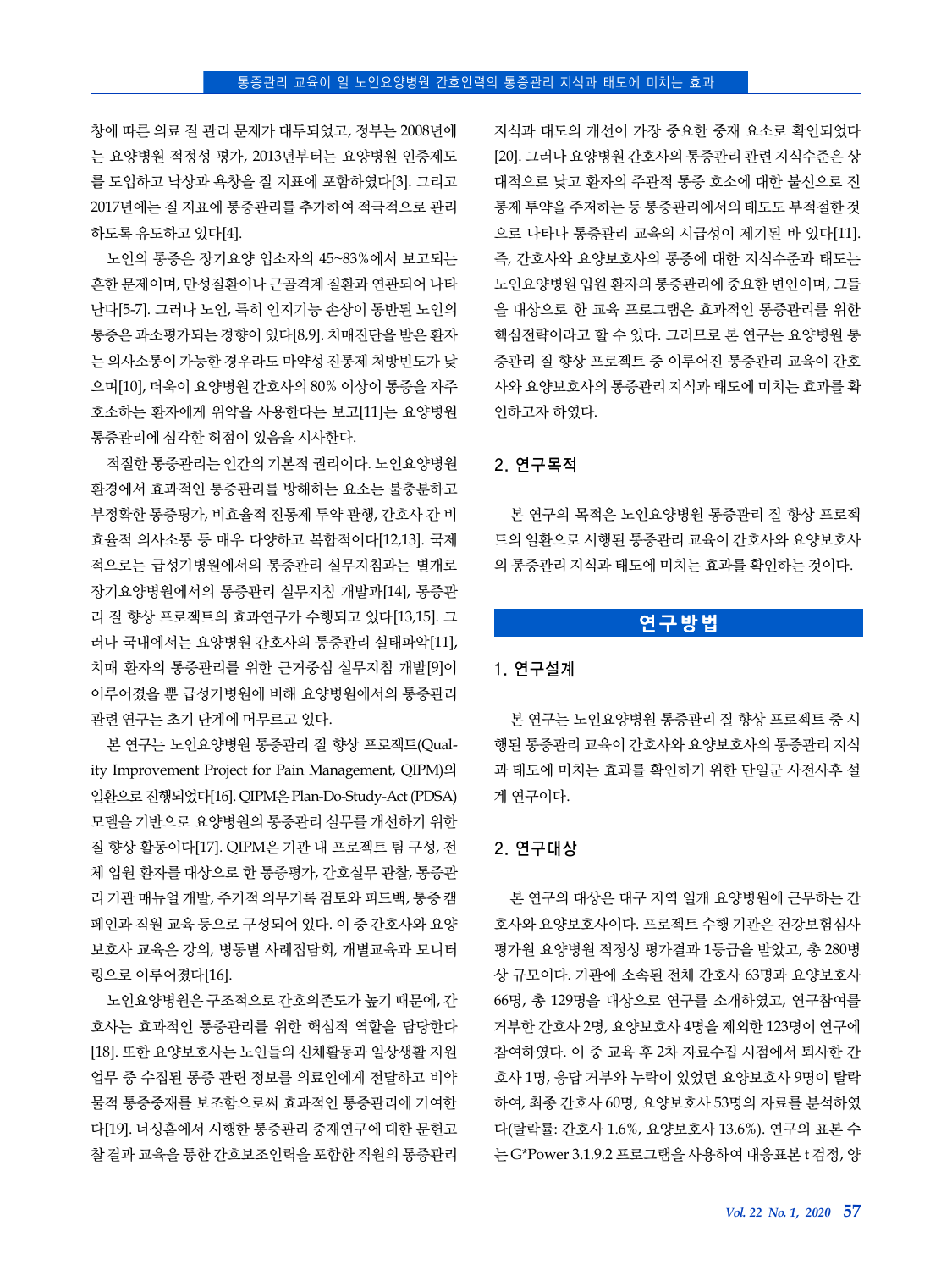측검정, 효과크기 .40, 유의수준 ⍺ .05, 검정력 .95로 산출한 결과 최소 표본크기는 84명이므로[21], 통계적 분석조건을 충 족하였다.

## 3. 연구도구

조사지는 간호사용 조사지와 요양보호사용으로 구분하여 통증관리 지식과 태도, 인구사회학적 특성, 통증관리 교육 이 수경험과 필요성에 대한 인식을 조사하였다.

#### **1)** 간호사의 통증관리 지식과 태도

간호사의 통증관리 지식과 태도는 Ferrell과 McCaffery [22]가 개발한 Knowledge and Attitudes Survey Regarding Pain (KASRP)을 저자로부터 이메일로 승인받아 요양병원 에 맞게 수정 ․ 보완한 도구를 사용하여 측정하였다. 번역과 역 번역 과정을 거친 후 간호학 전공교수 1인, 임상 전문의 1인, 요 양병원 경력 10년 이상인 간호사 3인에게 설문 내용의 타당성 에 대해 자문을 받아 설문 문항을 구성하였다. 본 도구는 정확 한 통증사정 5문항, 진통제 사용법과 약물부작용 관리, 비약물 적 통증관리 10문항, 진통제 사용에 관한 태도 3문항, 사례별 통증관리 평가와 약물중재 4문항으로 4개의 하위 영역, 총 22 개 문항으로 구성되어 있다. 이 중 9문항은 다지선다형, 나머 지 13문항은 '예', '아니오'로 답하도록 하고 정답은 1점, 오답 또는 모른다는 0점으로 배점한 후 총점을 100점 만점으로 환 산하였다. 점수가 높을수록 통증관리 지식과 태도 점수가 높 음을 의미한다. Ferrell과 McCaffery [22]의 연구에서 신뢰도 Cronbach's ⍺는 .70이었고, 본 연구에서 신뢰도 Cronbach's ⍺는 .73이었다.

#### **2)** 요양보호사의 통증관리 지식과 태도

요양보호사의 통증관리 지식과 태도는 Ferrell과 McCaffery [22]의 KASRP 문항을 기반으로 구성한 간호사의 통증관리 지식과 태도 22문항 중 요양보호사의 간호보조업무[19]로 부 적합한 약물적 통증중재에 관한 10문항을 제외한 축약 버전을 사용하였다. 본 도구는 요양보호사의 통증사정 5문항, 비약물 적 통증관리 3문항, 마약성 진통제에 대한 태도 2문항, 사례별 통증관리 평가 2문항으로 4개 영역 총 12개 문항으로 구성되 어 있다. 이 중 4문항은 다지선다형, 나머지 8문항은 '예', '아 니오'로 답하도록 하였다. 정답은 1점, 오답 또는 모른다는 0 점으로 배점한 후 총점을 100점 만점으로 환산하였다. 점수가 높을수록 통증관리 지식과 태도 점수가 높음을 의미한다. 본 연구에서 신뢰도 Cronbach's ⍺는 .78이었다.

### 4. 통증관리 교육

통증관리 교육은 참여 기관에 소속된 의사 1명, 간호부장 1 명, 수간호사 2명, 그리고 연구진 3명으로 구성된 기관 통증팀 이 공동으로 개발하였다. 통증팀은 주 1회 6차에 걸친 회의를 통해 노인의 통증관리 실무지침에 관한 문헌검토와 기관 내 통증관리 실태조사 결과를 분석하였고, 이를 토대로 교육목표 를 수립하고 교육내용과 교수전략을 선정하였다. 본 통증관리 교육의 최우선 목표는 참여자들이 통증관리의 중요성을 인식 하고 통증관리 실무개선에 적극적으로 참여하겠다는 의지를 갖는 것이었다. 그리고 통증관리 실무 향상을 위해 1) 표준화 된 도구를 사용한 통증사정을 수행하고, 2) 개별화된 통증 간 호를 제공하는 것이었다.

통증관리 교육내용은 장기요양 환경에서의 통증관리 지침 [14]을 중심으로 국내외 통증 교재와 업무 매뉴얼 등을 종합적 으로 고찰하여 구성하였으며, 기관에 근무하는 간호사들과의 면담을 통해 드러난 교육 요구를 반영하여 최종 구성하였다. 구성된 교육내용은 간호학 전공교수 1인, 임상 전문의 1인, 요 양병원 경력 10년 이상인 간호사 3인에게 교육내용의 타당도 를 자문하였다.

통증관리 교육내용은 요양병원 통증관리 실태, 노인이 경 험하는 만성통증의 특징, 통증평가와 관리 원칙, 표준화된 통 증평가도구 사용법, 기관 내 사용 중인 통증관리 약물의 사용 법과 주의 사항, 통증 유형별 비약물적 접근, 통증팀이 개발한 통증관리 알고리즘 적용과 간호기록 방법을 포함하였다 (Table 1). 이를 위하여 연구자가 간호사에게는 2주 간격으로 3차에 걸쳐 각각 1시간씩 집단교육과 병동별 사례집담회를 실 시하였고, 요양보호사에게는 1차례 집단교육과 개별교육을 실시하였다. 집단교육은 통증팀에서 개발한 통증관리 매뉴얼 의 내용을 숙지하도록 이루어졌다. 사례집담회는 수간호사가 병동 내 통증관리가 어려운 환자 사례를 선정하면, 통증팀이 직접 환자를 방문하여 평가하고 의무기록을 검토하여 집담회 자료를 준비한 후 낮 근무와 오후 근무자 교대 시간에 병동을 방문하여 병동 간호사들과 통증관리 실무개선 방안을 토론하 는 방식으로 진행하였다. 요양보호사 개별교육은 마취분야와 호스피스 병동에서 임상경력을 쌓은 2명의 연구보조원이 병 실마다 방문하여 환자의 통증사정과 통증완화 중재를 시범하 고 피드백하는 방식으로 진행되었다.

통증관리 교육은 2018년 11월 6일에서 2019년 1월 5일까지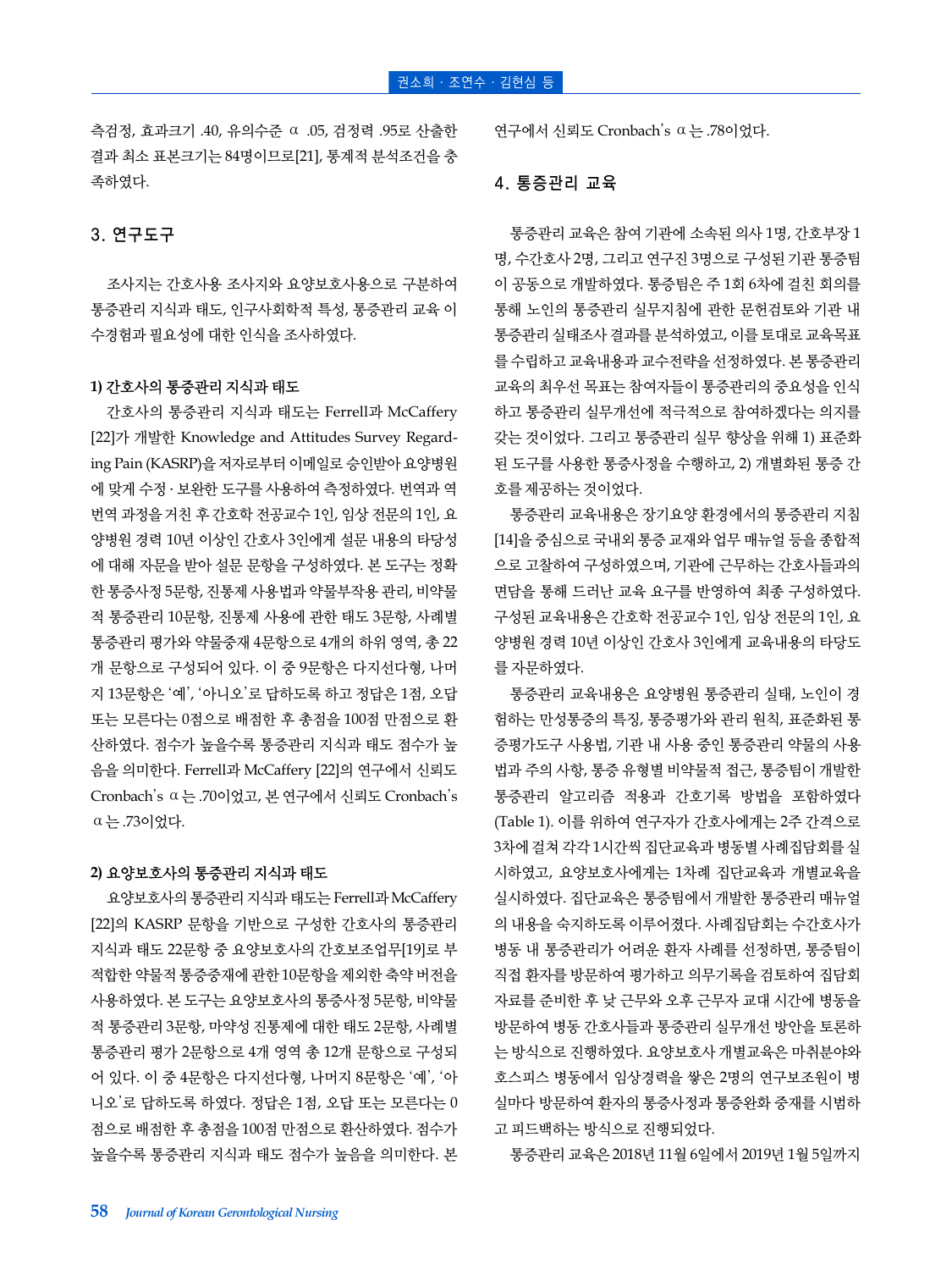| Groups                 | Session and theme                                                    | Contents                                                                                                                                                                                                                | Methods                                                                              |
|------------------------|----------------------------------------------------------------------|-------------------------------------------------------------------------------------------------------------------------------------------------------------------------------------------------------------------------|--------------------------------------------------------------------------------------|
| Registered<br>nurse    | 1st session<br>Understanding of pain                                 | · Significance of pain management<br>· Characteristics of pain in older adults and LTC setting<br>· Pain management principles<br>· Pain assessment tools for verbal and non-verbal patient                             | Lecture<br>Quiz<br>Case study<br>Pain management manual                              |
|                        | 2nd session<br>Pain management:<br>pharmacologic<br>intervention     | · Pain management guidelines<br>· Principles for the use of analgesics<br>· Usage, dosage, side effects, and nursing considerations<br>of each analgesic used in the institution<br>· Cautious use of placebos          | Lecture<br>Quiz<br>Open discussion<br>Pain management manual                         |
|                        | 3rd session<br>Pain management:<br>non-pharmacologic<br>intervention | · Use of non-pharmacological strategies for pain relief<br>· Physical interventions<br>· Cognitive-behavioral interventions<br>· Evaluating the effectiveness of interventions                                          | Lecture<br>Ouiz<br>Case study<br>Pain management manual                              |
|                        | Case conference (4 cases)                                            | · Case summary<br>· Discussion<br>$\cdot$ Follow up                                                                                                                                                                     | Case-based learning<br>Group discussion<br>Mentoring                                 |
| Certified<br>caregiver | 1st session<br>Pain management goal<br>and pain assessment           | · Significance of pain management<br>· Characteristics of pain in older adults and LTC setting<br>· Pain assessment tools for verbal and non-verbal patients<br>· Use of non-pharmacological strategies for pain relief | Lecture<br>Quiz<br>Case study                                                        |
|                        | Individual training and<br>supervision                               | · Barriers to effective pain management<br>· Some typical non-verbal indicators of pain and comfort<br>· Assessing and documenting pain in older adults<br>· Prejudice about pain and pain intensity scale used         | Case-based learning<br>Clinical practicum<br>Mentoring<br><b>Educational leaflet</b> |

#### **Table 1.** Pain Management Education

LTC=Long-term care.

2개월에 걸쳐 시행되었다. 집단교육일정은 교대근무를 고려 하여 오전 8시와 4시에 각 1시간씩 반복하여 실시하고, 기관 내 직무교육 인정시수에 포함함으로써 모든 간호사와 요양보 호사가 각 세션에 참여할 수 있도록 하였다.

### 5. 자료수집

본 연구의 자료수집은 통증관리 교육 시작 전 1주일과 종료 후 1주일에 이루어졌다. 통증관리 교육 개시 전 병원장에게 연 구의 목적과 방법을 설명하고 협조를 구하였고, 기관 통증팀 과 연구보조원 2인이 간호사와 요양보호사에게 연구목적과 방법을 설명하고 동의서를 취득하였다. 사전 조사는 1차 집단 교육 때 교육 시작 전 강당에서 설문지를 배포하였고, 설문지 의 모르는 문항을 찾아보거나 동료들과 상의하지 않도록 관리 하여 작성 후 응답시간을 기다렸다가 직접 회수하였다. 사후 조사는 간호사와 요양보호사의 집단교육과 사례집담회, 개별 교육이 모두 종료한 후 연구보조원이 병동마다 방문하여 실시 하였다. 사전 조사와 동일하게 응답 중 자료를 찾아보거나 동

료에게 답을 물어보지 않도록 설문지를 배포하여 작성하게 하 고 수거하였다.

## 6. 윤리적 고려

자료수집 개시 전 K대학교 기관생명윤리위원회의 연구승 인(2018-0173)을 받았다. 대상자의 윤리적 측면을 고려하여 설문조사 전에 연구의 목적 및 방법을 설명한 후, 연구에 참여 를 허락한 대상자가 동의서에 직접 서명을 하고 연구에 참여 하도록 하였다. 설문지 안내문 첫 장에 연구목적과 내용, 절차 와 위험성, 개인정보보호 준수 사항을 명시, 원하지 않는 경우 언제든지 참여를 거부할 수 있음과 조사 중 언제라도 조사에 불응하여도 어떠한 불이익을 받지 않음을 설명하였다. 본 연 구를 위해 수집된 자료들은 암호화하여 익명성을 준수하였으 며, 응답한 내용과 조사결과는 연구목적 이외의 다른 용도로 사용되지 않음을 설명하였다. 설문지 작성에는 15~30분이 소 요되었고, 응답에 대한 보상으로 통증캠페인 로고가 새겨진 필기구가 제공되었다.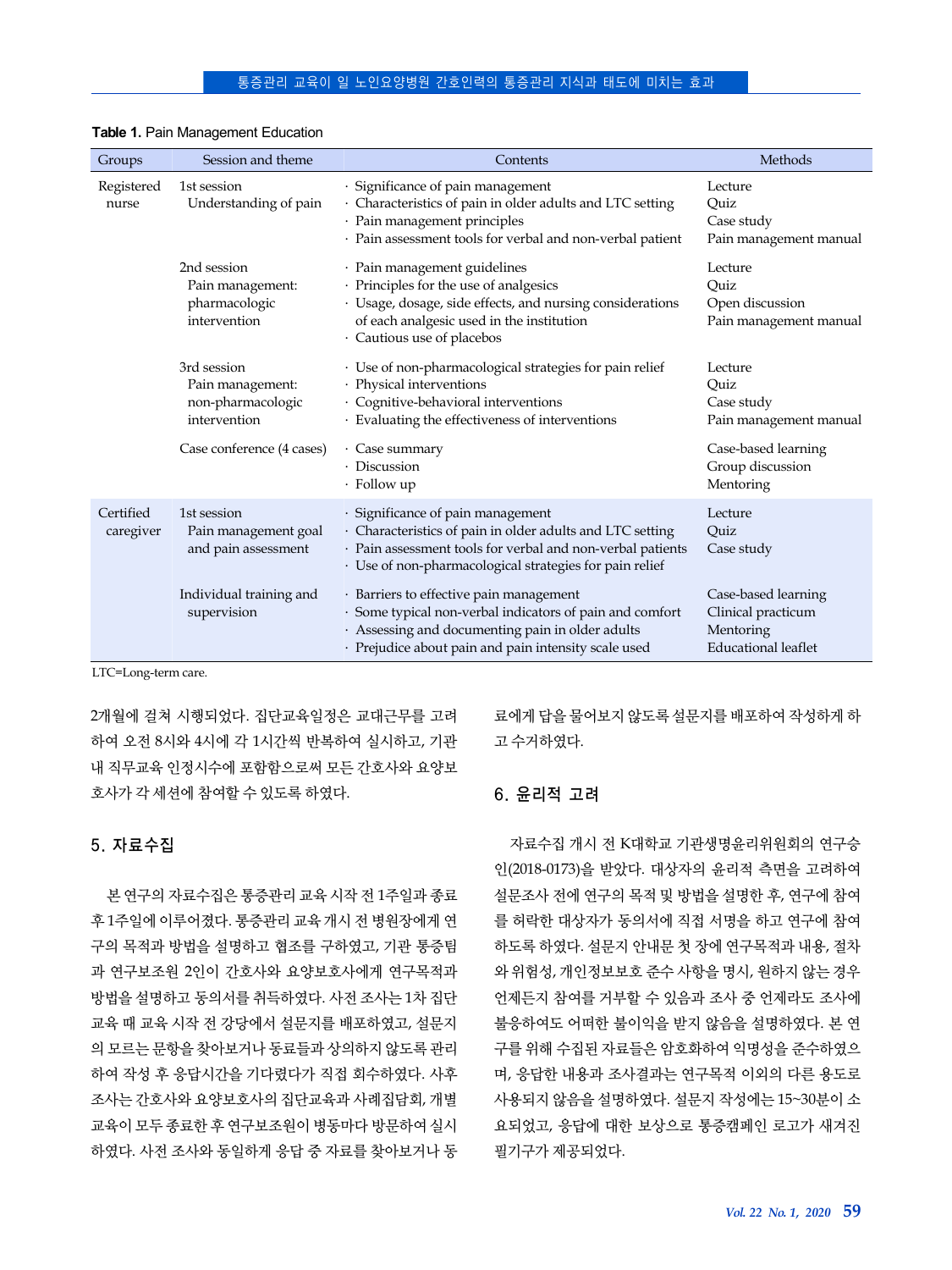## 7. 자료분석

수집된 자료는 IBM SPSS/WIN 25.0 프로그램을 이용하여 분석하였다. 간호사와 요양보호사의 일반적 특성은 실수와 백 분율, 평균과 표준차이를 산출하였다. 간호사와 요양보호사 의 통증관리 교육 프로그램 전후에 따른 통증관리 지식과 태 도 점수의 차이는 정규성과 등분산성을 확인한 후 대응표본 t 검정을 이용하여 분석하였다.

# **연구결과**

## 1. 대상자의 일반적 특성

간호사의 연령분포는 50세부터 59세가 25.0%로 가장 많았 고, 평균 44.3세였다. 여성이 91.7%, 기혼이 65.0%, 학력은 대 학졸업이 86.7%로 가장 많았고, 종교는 기독교 31.7%, 무교 28.3% 순이었다. 요양병원 근무경력은 5년 미만이 56.7%로

| Characteristics                     |                    |                                                                                | Registered nurse (n=60)                             | Certified caregiver (n=53)                         |  |
|-------------------------------------|--------------------|--------------------------------------------------------------------------------|-----------------------------------------------------|----------------------------------------------------|--|
|                                     |                    | Categories                                                                     | $n$ (%) or M $\pm$ SD                               | $n$ (%) or M $\pm$ SD                              |  |
| Gender                              |                    | Men                                                                            | 5(8.3)                                              | 1(1.9)                                             |  |
|                                     |                    | Women                                                                          | 55 (91.7)                                           | 52 (98.1)                                          |  |
| Age (year)                          |                    | $20 - 29$                                                                      | 13(21.7)                                            | 0(0.0)                                             |  |
|                                     |                    | $30 - 39$                                                                      | 13(21.7)                                            | 0(0.0)                                             |  |
|                                     |                    | $40 - 49$                                                                      | 12(20.0)                                            | 3(5.7)                                             |  |
|                                     |                    | $50 - 59$                                                                      | 15(25.0)                                            | 22(41.5)                                           |  |
|                                     |                    | $\geq\!60$                                                                     | 7(11.6)                                             | 28 (52.8)                                          |  |
|                                     |                    |                                                                                | 44.3±13.42                                          | 59.7±6.08                                          |  |
| Education                           |                    | $<$ Elementary                                                                 | 0(0.0)                                              | 18 (34.0)                                          |  |
|                                     |                    | <middle, high<="" td=""><td>3(5.0)</td><td colspan="2">32(60.4)</td></middle,> | 3(5.0)                                              | 32(60.4)                                           |  |
|                                     |                    | < College                                                                      | 52 (86.7)                                           | 3(5.6)                                             |  |
|                                     |                    | $\geq$ Master                                                                  | 5(8.3)                                              | 0(0.0)                                             |  |
| Length of career (year)             |                    | < 5<br>$5 - < 10$<br>$\geq 10$                                                 | 34 (56.7)<br>25 (41.7)<br>1(1.6)<br>$4.41 \pm 3.35$ | 31 (58.5)<br>22(41.5)<br>0(0.0)<br>$4.23 \pm 3.09$ |  |
| Marital status                      |                    | Married                                                                        | 39 (65.0)                                           | 50 (94.3)                                          |  |
|                                     |                    | Unmarried                                                                      | 21(35.0)                                            | 3(5.7)                                             |  |
| Religion                            |                    | Christian                                                                      | 19 (31.7)                                           | 3(5.7)                                             |  |
|                                     |                    | Catholic                                                                       | 5(8.3)                                              | 13(24.5)                                           |  |
|                                     |                    | Buddhist                                                                       | 16(26.7)                                            | 18 (34.0)                                          |  |
|                                     |                    | None                                                                           | 17(28.3)                                            | 19(35.8)                                           |  |
|                                     |                    | Others                                                                         | 3(5.0)                                              | 0(0.0)                                             |  |
| Experience of pain management       |                    | Have                                                                           | 42 (70.0)                                           | 20(37.7)                                           |  |
| education                           |                    | Not have                                                                       | 18 (30.0)                                           | 33(62.3)                                           |  |
| If have*                            | Type               | In-service program<br>Others                                                   | 27 (64.3)<br>15(35.7)                               | 18 (90.0)<br>2(10.0)                               |  |
|                                     | Number             |                                                                                | $2.41 \pm 1.25$                                     | $3.63 \pm 1.60$                                    |  |
|                                     | Theme <sup>†</sup> | Pain mechanism<br>Pain assessment<br>Pain intervention                         | 15(20.6)<br>29 (39.7)<br>29 (39.7)                  | 6(20.0)<br>9(30.0)<br>15(50.0)                     |  |
| Needs for additional pain education |                    | Agreed                                                                         | 42 (70.0)                                           | 45 (84.9)                                          |  |
|                                     |                    | Not agreed                                                                     | 18 (30.0)                                           | 8(15.1)                                            |  |

\*Registered nurse n=42, Certified caregiver n=20; <sup>†</sup>Multiple response.

### **Table 2.** General Characteristics of the Nursing Staffs (*N*=113)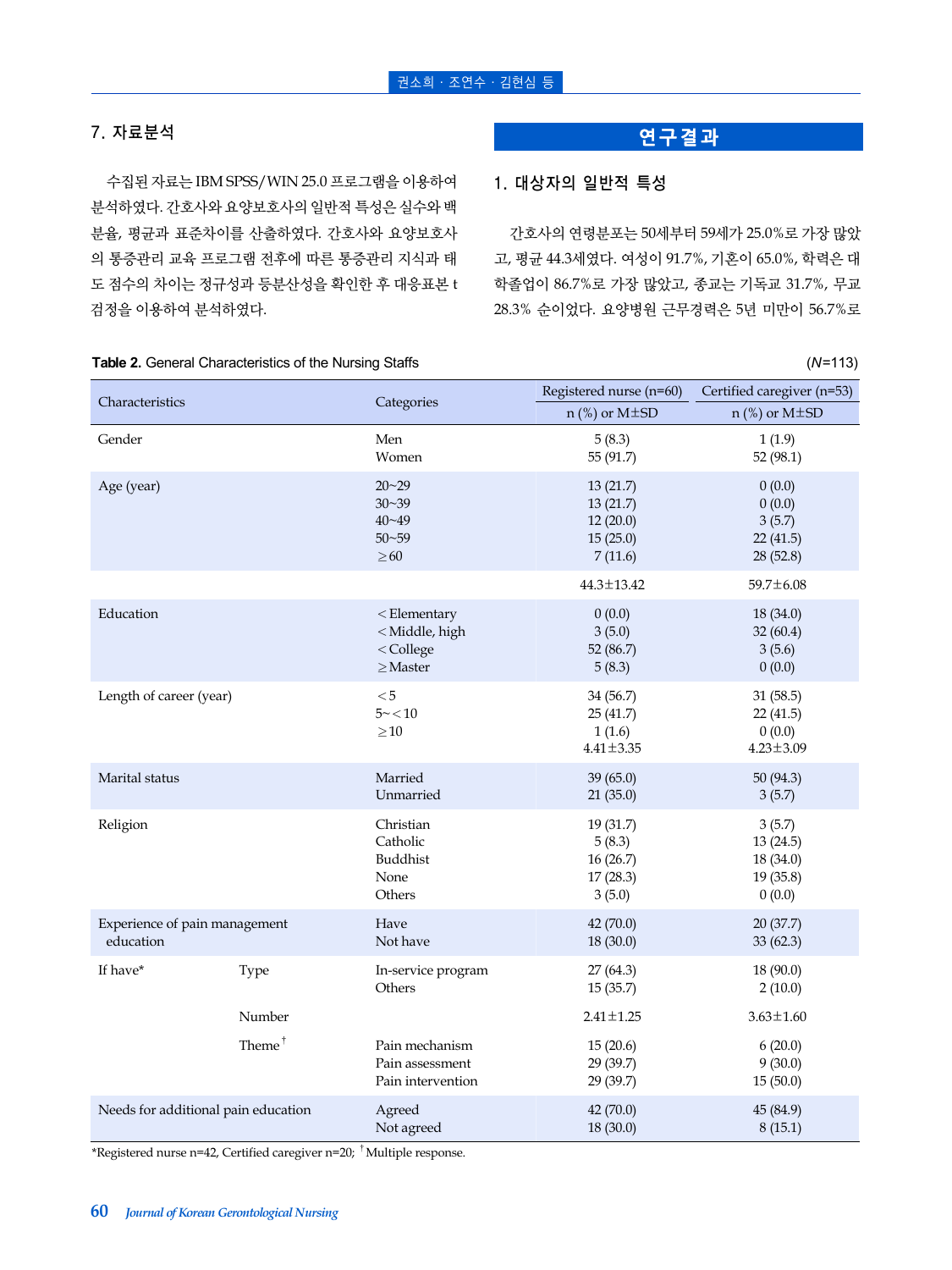가장 많았고 경력은 평균 4.41년이었다. 통증관리 교육 이수 경험이 있는 경우는 70.0%였고, 이수한 경우 교육 형태는 병 원직무 교육이 64.3%로 가장 많았고, 통증사정과 통증중재에 대한 교육이 각각 39.7%로 가장 많았다.

요양보호사의 연령분포는 60세 이상이 52.8%로 가장 많았 고, 평균 59.7세였다. 여성이 98.1%, 기혼이 94.3%, 학력은 고졸 이 60.4%로 가장 많았고, 종교는 무교가 35.8%, 불교가 34.0% 순이었다. 요양병원 근무경력은 5년 미만이 58.5%로 가장 많았 고 평균 4.23년이었다. 통증관리 교육 이수경험이 없는 경우 가 62.3%였으며, 이수한 경우 교육 형태는 병원직무 교육이 90.0%였고, 추가적인 통증관리 교육이 필요하다고 인식하는 간호사는 70.0%, 요양보호사는 84.9%였다(Table 2).

# 2. 통증관리 교육이 통증관리 지식과 태도에 미치는 영향

통증관리 교육 전 간호사의 통증관리 지식과 태도는 평균 59.70점에서 교육 후 77.42점으로, 통계적으로 유의하게 향상되 었다(t=7.94, *p*<.001). 하위 영역별로 통증사정(t=3.69, *p*<.001), 통증관리(t=5.04, *p*<.001), 태도(t=4.98, *p*<.001), 사례(t=7.61, *p*<.001) 모두가 교육 후에 통계적으로 유의하게 상승한 것으 로 나타났다(Table 3).

통증관리 교육 전 요양보호사의 통증관리 지식과 태도는 평균 45.91점에서 교육 후 63.21점으로, 통계적으로 유의하게 향상되었다(t=4.25, *p*<.001). 하위 영역별로 통증관리(t=2.33, *p*=.024), 태도(t=5.71, *p*<.001)와 사례관리(t=3.87, *p*<.001) 는 교육 전보다 교육 후에 유의하게 상승하였으나, 통증사정 (t=1.69, *p*=.098) 영역에서는 유의한 차이가 없었다(Table 3).

#### **Table 3.** The Effects of Pain Management Education (*N*=113)

#### **논 의**

통증은 요양병원 입원노인의 삶의 질을 저하시키는 중요한 요인이며[23], 적절한 통증조절은 환자의 치료받을 권리에 해 당하는 기본적 인권의 문제이다[24]. 본 연구는 요양병원에 근 무하는 간호사와 요양보호사를 대상으로 통증관리 교육을 실 시하고 통증관리 지식과 태도에 미치는 효과를 확인하기 위해 시행되었다.

노인요양병원에서 근무하는 간호사와 요양보호사의 통증 관리에 대한 지식 부족과 부적절한 태도는 적절한 통증관리 수행을 방해하는 주요 요인이다[18]. 노인 환자의 통증관리에 서 간호사가 얼마나 적극적으로 통증을 관리하고자 하는지, 적절한 통증관리 방법을 알고 있는지에 따라 통증관리 성과는 다르게 나타난다[11,25]. 2017년부터 통증평가와 관리가 요양 병원 인증평가 질 지표에 포함됨에 따라 통증관리에 관한 기 관의 관심이 증가하였음에도 불구하고, 본 연구에서 통증관리 에 대한 교육을 한 번도 받지 못했다고 응답한 간호사가 30.0%, 요양보호사가 62.3%로 나타났다. 이는 노인요양병원 간호인 력에 대한 통증교육이 얼마나 시급한 문제임을 드러낸다고 하 겠다. 특히 요양보호사는 환자의 바로 옆에서 간병하면서 환 자의 통증 경험을 가장 빨리 알아챌 수 있는 직종이다. 그러나 요양보호사 양성을 위한 표준교육과정에 통증관리는 포함되 어 있지 않다[26]. 본 연구에서 나타난 바와 같이 이들 과반수 가 고령에 교육 수준이 낮아 일대일 개별교육을 포함하여 현 장 밀착형의 다양한 교육방법을 구성할 필요가 있다.

본 연구의 통증관리 교육은 질 향상 프로젝트의 일환으로 진행되었다. 간호사와 요양보호사가 실무 중 어려움을 경험한 통증관리 사례와 교육요구에 맞추어 강의, 사례학습, 개별교 육과 멘토링 등 다양한 교수방법이 적용되었고, 그 결과 간호

| Groups                     | Categories      | Pretest<br>$M\pm SD$ | Posttest<br>$M\pm SD$ |      | $\mathfrak{p}$ |
|----------------------------|-----------------|----------------------|-----------------------|------|----------------|
| Registered nurse (n=60)    | Total           | 59.70 ± 16.72        | 77.42±14.00           | 7.94 | < 0.001        |
|                            | Pain assessment | $64.00 \pm 22.03$    | 77.00 ± 21.42         | 3.69 | < 0.001        |
|                            | Pain management | $61.83 \pm 18.91$    | 74.00 ± 13.04         | 5.04 | < 0.001        |
|                            | Attitude        | $63.89 \pm 28.32$    | $84.44 \pm 25.65$     | 4.98 | < 0.001        |
|                            | Case study      | $45.83 \pm 26.90$    | $81.25 \pm 27.47$     | 7.61 | < 0.001        |
| Certified caregiver (n=53) | Total           | $45.91 \pm 25.92$    | $63.21 \pm 15.19$     | 4.25 | < 0.001        |
|                            | Pain assessment | $49.81 \pm 30.53$    | $58.11 \pm 21.58$     | 1.69 | .098           |
|                            | Pain management | $40.25 \pm 32.92$    | 52.83±28.82           | 2.33 | .024           |
|                            | Attitude        | $49.06 \pm 41.00$    | $83.96 \pm 25.52$     | 5.71 | < 0.001        |
|                            | Case study      | $41.51 \pm 37.64$    | 70.54 ± 37.25         | 3.87 | < 0.001        |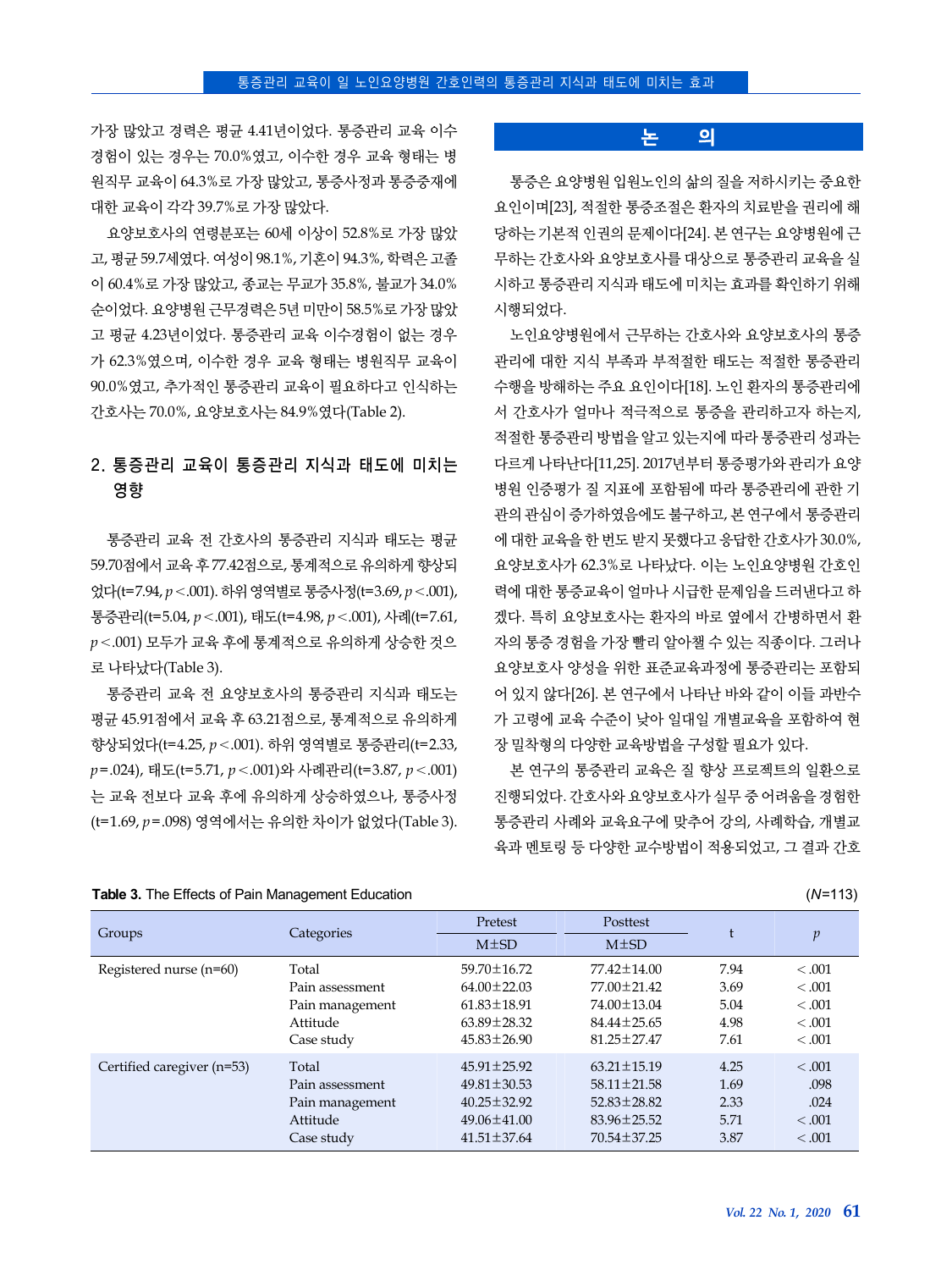사와 요양보호사의 통증관리 지식과 태도가 총점에서 유의하 게 향상된 것으로 나타났다. 이러한 결과는 가이드라인 중심 노인요양병원 통증관리 교육 프로그램 효과에서 통증에 대한 지식과 태도가 향상된 것과 일치한다[15,25]. 통증관리에 대 한 지식과 태도는 노인 환자의 통증관리 수행에 영향을 미치 는 가장 큰 변인이며, 통증관리에 대한 정확한 지식과 적절한 태도는 효과적 통증관리의 토대가 된다[11].

통증관리 교육의 영향을 하위 영역별로 살펴보면, 통증사 정 영역은 '활력징후는 항상 환자의 통증의 강도를 신뢰할 수 있는 지표이다'를 포함하여 인지장애 노인 환자의 주관적 통 증호소에 대한 신뢰여부를 묻는 문항으로 구성되어 있다. 사 전 조사 난이도는 간호사 64.0%, 요양보호사 약 49.8% 수준으 로 낮았고 교육 후 간호사는 77.0%로 통계적으로 유의하게 상 승하였으나, 요양보호사는 약 58.1%로 상승하였으나 통계적 으로 유의하지 않았다. 지금까지 국내의 요양보호사를 대상으 로 통증관리 교육에 대한 효과를 검증한 선행연구가 없어서 비교가 어렵지만, 통증의 주관성에 대한 이해 부족은 생리적 지표 변화가 없는 노인의 만성통증이 간과되는 주요한 요인으 로 작용할 수 있다. 통증호소에 대한 불신은 환자의 주관적 통 증호소를 간과하여 요양보호사는 환자가 호소한 통증 관련 정 보를 간호사에게 전달하지 않게 되고, 간호사의 진통제 투약 을 주저하는 태도로 이어질 수 있다. 실제로 요양병원 간호사 의 77.5%가 환자가 2회 이상 통증을 호소했을 때 진통제를 투 약한다고 대답하였다[11]. 즉 환자의 통증호소 보다는 객관적 으로 아파보여야 통증치료에 적극적으로 개입하는 성향이 드 러난 것으로 이해되며, 이러한 인식은 요양보호사 대상 강의 와 일대일 교육에서 누차 강조되었음에도 교육 후 유의한 변 화를 이끌어내기에는 부족했다. 따라서 환자의 주관적 통증에 대한 신뢰가 통증관리의 시작이라는 인식개선을 위해서는 추 후 사례별로 구체적이고 반복적인 실무교육이 필요할 것으로 여겨진다. 통증관리 지식과 태도의 하위 영역 중 통증관리는 진통제 사용법과 약물부작용 관리, 비약물적 통증관리에 대한 10문항으로 구성되어 있고, 통증교육을 통해 간호사와 요양 보호사 모두에서 교육을 통해 유의하게 상승하였다. 그러나 교육 후 지식 점수가 간호사는 74점, 요양보호사는 52점 수준 에 머문 것은 만족스럽지 않은 결과로, 반복교육이 필요함을 보여주었다. 통증관리 태도 영역은 '환자들은 마약성 진통제 의 사용 전에 가능한 참도록 격려해야 한다', '환자에게 위약을 주는 것은 통증이 실재하는지 확인하는 유용한 테스트 방법이 다', '노인 환자는 성인에 비해 마약성 진통제에 중독이 더 잘 된다' 3문항으로 구성되어 있다. 본 연구결과, 통증관리 태도

는 교육 후 간호사와 요양보호사 모두 크게 향상되어 80점 이 상으로 나타났으며, 의료진의 잘못된 신념과 오해로 인한 잘 못된 통증관리 관행을 개선하는데 통증교육이 기여할 수 있을 것으로 기대한다. 통증관리 질 개선을 위한 통증관리 교육과 훈련이 일회성에 그치지 말고 지속적 반복적으로 이루어져야 통증관리 실무개선으로 이어질 수 있을 것으로 사료된다.

본 연구의 통증관리 교육은 요양병원에서 기관 내 통증관 리 문화를 바꾸기 위한 통합적 질 향상 프로그램의 일환으로 이루어졌으며, 간호사와 요양보호사를 대상으로 집단교육을 통한 이론교육과 사례기반 집담회, 개별교육이 복합적으로 제 공되었다. 뿐만 아니라 각 병동별 통증관리가 어려운 환자의 사례를 활용하여 지속적인 멘토링이 이루어질 수 있도록 현장 중심의 교육을 제공하였다는 점에서 선행연구들과의 차별성 이 있다. 본 연구에서는 실무수행의 변화를 확인하지는 않았 으나, 통증관리 교육 후 통증관리 수행이 개선되었다는 선행 연구의 보고에 비추어[27], 지식과 태도 개선이 통증관리 실무 에 긍정적인 영향을 미칠 것으로 기대한다. 대부분의 통증관 리 지침에서는 만성통증의 경우 약물적, 비약물적 중재를 함 께 고려하거나 비약물적 중재를 우선 시도한 후 약물중재를 시도할 것으로 권고하고 있다[28]. 향후 요양병원 통증관리 교 육에서는 비약물적 통증관리 중재에 대해 체계적으로 교육하 여 비약물적 통증관리의 접근성을 향상시킬 수 있는 기회를 제공하고 효과를 확인하는 것이 필요할 것이다. 본 연구는 통 증관리 수행에 중요한 변인인 통증관리 지식과 태도에 대한 교육의 효과를 간호사와 요양보호사를 대상으로 현장의 실제 사례에 기반한 다양한 교육적 접근을 통해 입증하였다는데 의 의가 있다.

본 연구에는 몇 가지 제한점이 있다. 첫째, 본 연구는 프로젝 트에 참여한 기관 내 단일군 전후 실험설계로 조사되었기 때 문에 제 3변수 개입과 시험효과 등을 배제할 수 없다. 그러므 로 추후 엄격한 실험설계로 통증관리 교육의 효과를 확인하는 반복연구가 필요하다. 둘째, 통증관리 수행과 성과에 대한 장 기적 효과를 확인하지 못했다. 이에 통증관리 교육이 요양병 원에서 근무하는 간호사와 요양보호사의 업무성과로 이어지 는지를 확인하기 위한 종단 연구를 제언한다.

# **결론 및 제언**

본 연구는 강의, 사례학습, 개별교육과 멘토링을 포함한 통 증관리 교육이 노인요양병원에 근무하는 간호사와 요양보호 사의 통증관리 지식과 태도에 미치는 효과를 검증하였고, 그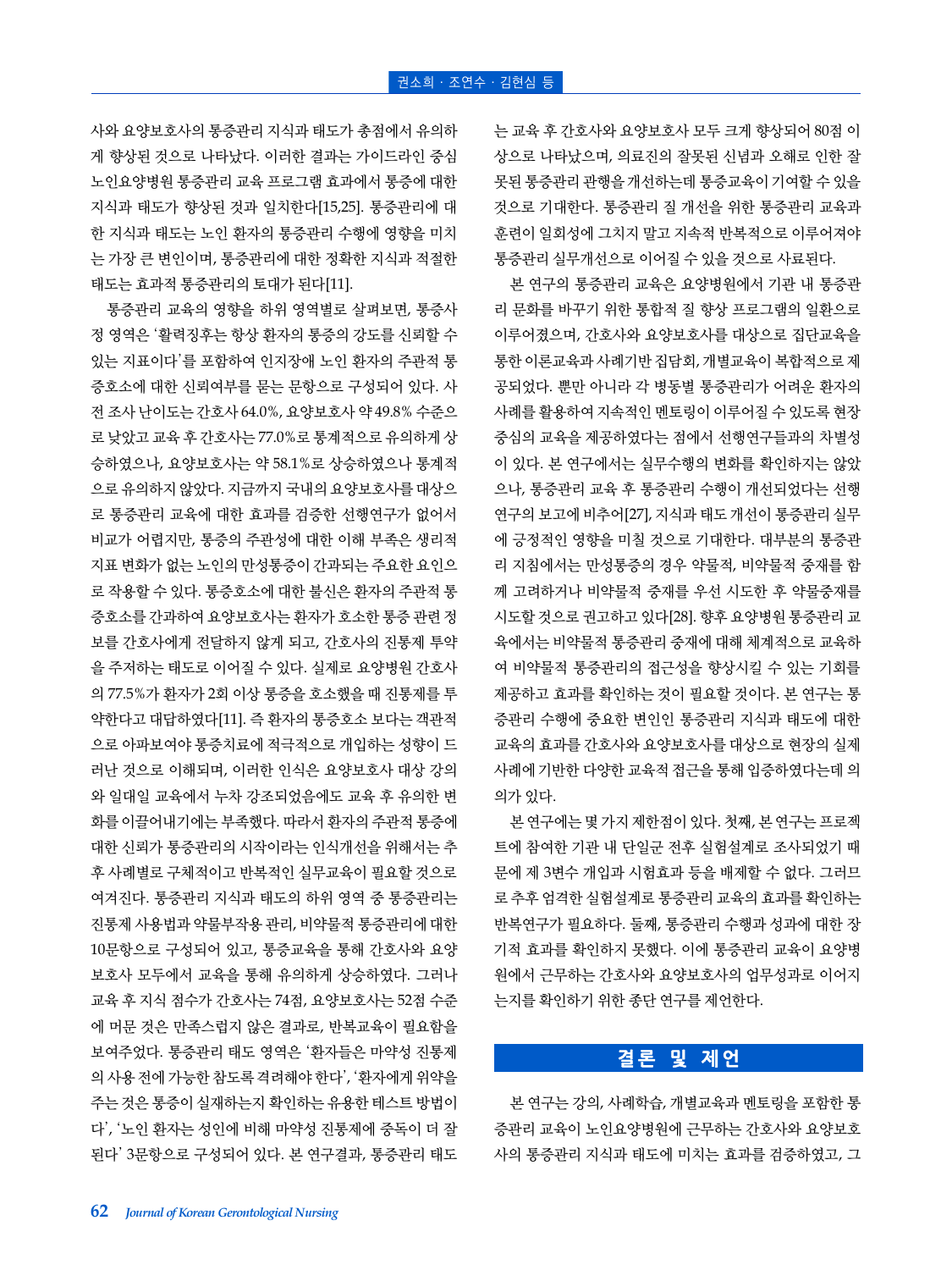#### 통증관리 교육이 일 노인요양병원 간호인력의 통증관리 지식과 태도에 미치는 효과

결과 간호사와 요양보호사의 통증관리 지식과 태도가 교육 후 유의하게 향상된 것으로 나타났다. 그러나 사후 결과에서도 통증사정과 통증관리 부분은 100점 만점 기준으로 80점 미만 으로 나타나, 지속적이고 반복적인 교육이 필요한 것으로 생 각된다. 또한, 추후 무작위 대조군 실험설계와 종단 연구를 통 한 장기적 효과검증 연구를 제언한다.

#### **CONFLICTS OF INTEREST**

The authors declared no conflict of interest.

#### **AUTHORSHIP**

Study conception and design acquisition - KS-H, CY-S, KH, PS, and JW-S; Data collection - KS-H, CY-S and KH; Analysis and interpretation of the data - KS-H, CY-S and KH; Drafting and critical revision of the manuscript - KS-H and CY-S.

#### **ACKNOWLEDGEMENT**

This study was supported by the National Research Foundation of Korea from 2017 to 2019 (#NRF-2017R1D1A1B03036214).

## **REFERENCES**

1. Statistics Korea. Prospective population projections: 2017-2067 [Internet]. Daejeon: Statistics Korea; 2019 Mar 28 [updated 2019 Mar 28; cited 2019 Oct 1]. Available from:

[http://kostat.go.kr/portal/korea/kor\\_nw/1/2/6/index.boa](http://kostat.go.kr/portal/korea/kor_nw/1/2/6/index.board?bmode=read&aSeq=373873) rd?bmode=read&aSeq=373873

2. Health Insurance Review & Assessment Service. Health insurance statistics yearbook [Internet]. Wonju: Health Insurance Review & Assessment Service; 2019 Jul 22 [updated 2019 Jul 22; cited 2019 Oct 1]. Available from:

[http://kosis.kr/common/meta\\_onedepth.jsp?vwcd=MT\\_O](http://kosis.kr/common/meta_onedepth.jsp?vwcd=MT_OTITLE&listid=354_MT_DTITLE) TITLE&listid=354\_MT\_DTITLE

3. Ministry of Health and Welfare. 2013 Certification survey standards of long term care hospital [Internet]. Sejong: Ministry of Health and Welfare; 2012 Dec 3 [updated 2012 Dec 3; cited 2019 Oct 1]. Available from:

[http://www.mohw.go.kr/react/al/sal0101vw.jsp?PAR\\_ME](http://www.mohw.go.kr/react/al/sal0101vw.jsp?PAR_MENU_ID=04&MENU_ID=040102&CONT_SEQ=279380) NU\_ID=04&MENU\_ID=040102&CONT\_SEQ=279380

- 4. Korea Institute for Healthcare Accreditation. Certification survey standards of long term care hospital, version 2.0 [Internet]. Seoul: Korea Institute for Healthcare Accreditation; 2016 Jul 06 [updated 2017 Apr 24; cited 2019 Oct 1]. Available from: [http://www.koiha.kr/member/kr/board/establish/establish](http://www.koiha.kr/member/kr/board/establish/establish_BoardList.do) \_BoardList.do
- 5. American Geriatrics Society Panel. Pharmacological management of persistent pain in older persons. Journal of the American Geriatric Society. 2009;57(8):1331-46.

https://doi.org/10.1111/j.1532-5415.2009.02376.x

- 6. Stubbs B, Schofield P, Binnekade T, Patchay S, Sepehry A, Eggermont LHP. Pain is associated with recurrent falls in community-dwelling older adults: evidence from a systematic review and meta-analysis. Pain Medicine. 2014;15(7):1115-28. https://doi.org/10.1111/pme.12462
- 7. Zanocchi M, Maero B, Nicola E, Martinelli E, Luppino A, Gonella M, et al. Chronic pain in a sample of nursing home residents: prevalence, characteristics, influence on quality of life (QoL). Archives of Gerontology and Geriatrics. 2008;47(1): 121-8. https://doi.org/10.1016/j.archger.2007.07.003
- 8. Achterberg WP, Pieper MJC, van Dalen-Kok AH, de Waal MW, Husebo BS, Lautenbacher S, et al. Pain management in patients with dementia. Clinical Interventions in Aging. 2013; 8:1471-82. https://doi.org/10.2147/CIA.S36739
- 9. Ryoo EN, Park KS. Validity, reliability and efficiency of pain self-report scale in elderly with dementia. Korean Journal of Adult Nursing. 2011;23(2):111-22.
- 10. Monroe TB, Misra SK, Habermann RC, Dietrich MS, Cowan RL, Simmons SF. Pain reports and pain medication treatment in nursing home residents with and without dementia. Geriatrics & Gerontology International. 2014;14(3):541-8. https://doi.org/10.1111/ggi.12130
- 11. Cho H, Kwon SH. Pain management knowledge, attitudes, and performance of nurses in long-term care hospitals. The Korean Journal of Hospice and Palliative Care. 2016;19(4):322- 30. https://doi.org/10.14475/kjhpc.2016.19.4.322
- 12. Middleton C. Barriers to the provision of effective pain management. Nursing Times. 2004;100(3):42-5.
- 13. Trail-Mahan T, Heisler S, Katica M. Quality improvement project to improve patient satisfaction with pain management: using human-centered design. Journal of Nursing Care Quality. 2016;31(2):105-12.

https://doi.org/10.1097/NCQ.0000000000000161

14. American Medical Directors Association. Pain management in the long term care setting [Internet]. Columbia: American Medical Directors Association; 2012 [updated 2012; cited 2019 Oct 1]. Available from:

[https://www.guidelinecentral.com/summaries/pain-mana](https://www.guidelinecentral.com/summaries/pain-management-in-the-long-term-care-setting/#section-society) gement-in-the-long-term-care-setting/#section-society.

- 15. Douglas C, Haydon D, Wollin J. Supporting staff to identify residents in pain: a controlled pretest-posttest study in residential aged care. Pain Management Nursing. 2016;17(1):25- 37. https://doi.org/10.1016/j.pmn.2015.08.001
- 16. Kwon SH (Kyungpook National University). Development and effects of improving pain management practice program in senior hospitals. Research Project Final Report. Daejeon: National Research Foundation of Korea; 2019. Forthcoming. Report No. NRF-2017R1D1A1B03036214.
- 17. Anderson JC, Rungtusanatham M, Schroeder RG. A theory